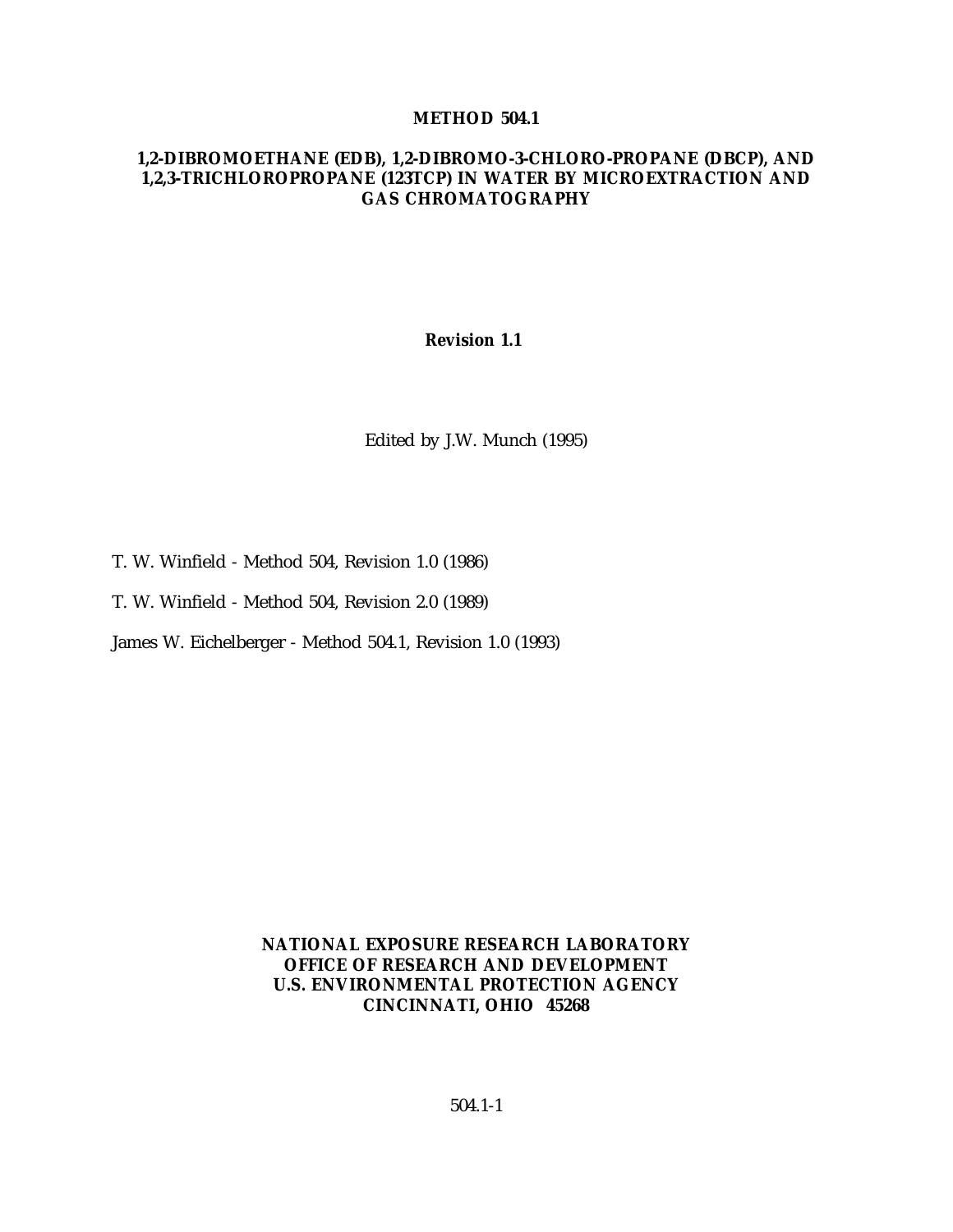## **METHOD 504.1**

## **1,2-DIBROMOETHANE (EDB), 1,2-DIBROMO-3-CHLOROPROPANE (DBCP), AND 1,2,3-TRICHLOROPROPANE (123TCP) IN WATER BY MICROEXTRACTION AND GAS CHROMATOGRAPHY**

## **1.0 SCOPE AND APPLICATION**

1.1 This method<sup>1-3</sup> is applicable to the determination of the following compounds in finished drinking water and groundwater:

| <b>Analyte</b>              | <b>Chemical Abstract Services</b><br><b>Registry Number</b> |
|-----------------------------|-------------------------------------------------------------|
| 1,2-Dibromoethane           | $106 - 93 - 4$                                              |
| 1,2-Dibromo-3-Chloropropane | $96-12-8$                                                   |
| 1,2,3-Trichloropropane      | $96-18-4$                                                   |

- 1.2 For compounds other than the above mentioned analytes, or for other sample sources, the analyst must demonstrate the usefulness of the method by collecting precision and accuracy data on actual samples and provide qualitative confirmation of results by gas chromatography/mass spectrometry  $(GC/MS)^4$ .
- 1.3 The experimentally determined method detection limits  $(MDL)^5$  for EDB and DBCP were calculated to be 0.01  $\mu$ g/L and the MDL for 123TCP was calculated to be 0.02 µg/L. The method has been useful for these analytes over a concentration range from approximately  $0.03-200 \mu g/L$ . Actual detection limits are highly dependent upon the characteristics of the gas chromatographic system used.

## **2.0 SUMMARY OF METHOD**

- 2.1 Thirty-five mL of sample are extracted with 2 mL of hexane. Two  $\mu$ L of the extract are then injected into a gas chromatograph equipped with a linearized electron capture detector for separation and detection. Analytes are quantitated using procedural standard calibration (Section 3.12).
- 2.2 The extraction and analysis time is 30-50 minutes per sample depending upon the analytical conditions chosen.
- 2.3 Confirmatory evidence should be obtained for all positive results. This data may be obtained by using retention data from a dissimilar column, or when concentrations are sufficiently high by GC/MS. Purge and trap techniques using Methods 502.2 or 524.2 may also be used. Confirmation of all positive results of EDB are especially important, because of the potential for misidentification of dibromochloromethane (DBCM) as EDB.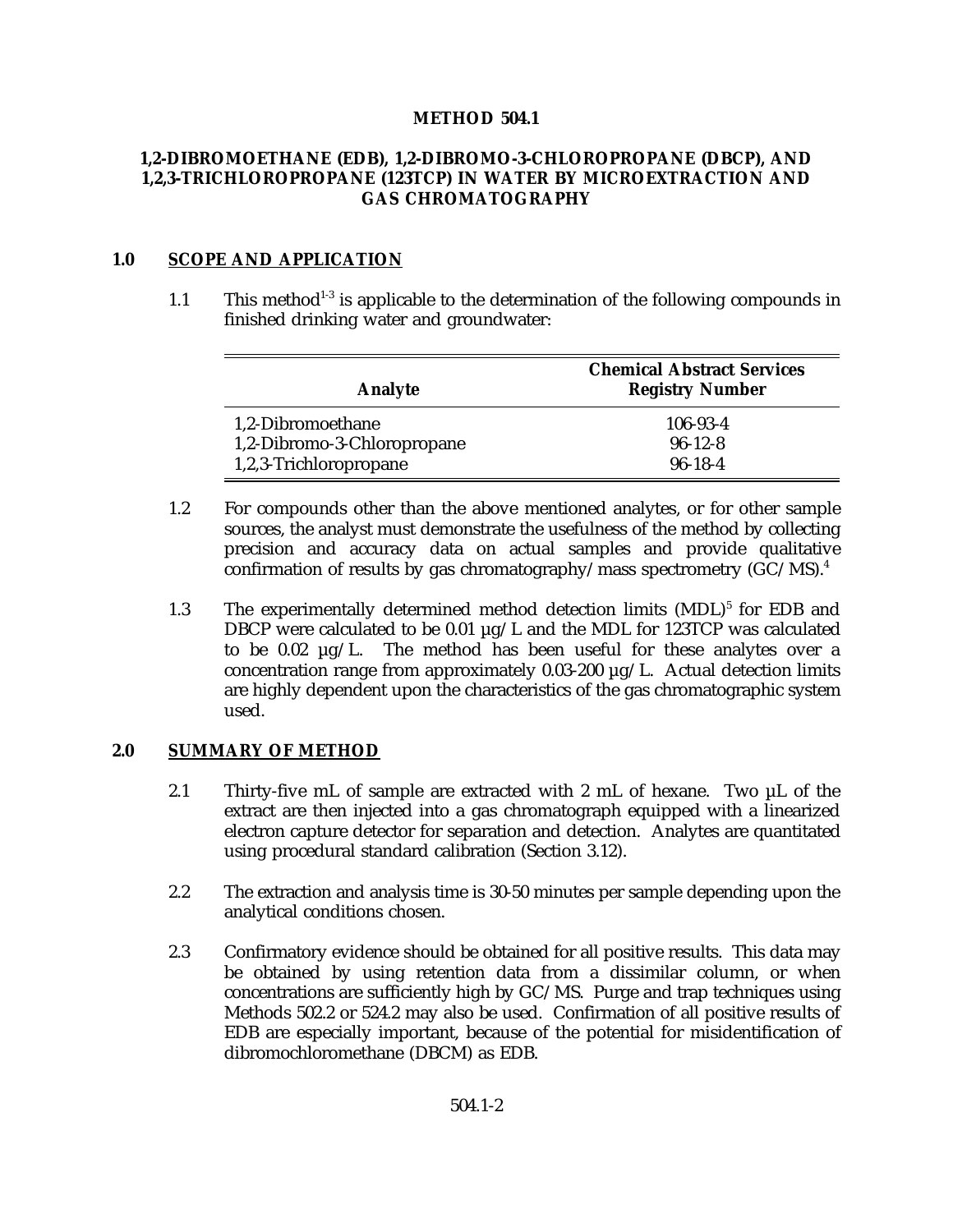# **3.0 DEFINITIONS**

- 3.1 Laboratory Duplicates (LD1 and LD2) -- Two aliquots of the same sample taken in the laboratory and analyzed separately with identical procedures. Analyses of LD1 and LD2 indicate the precision associated with laboratory procedures, but not with sample collection, preservation, or storage procedures.
- 3.2 Field Duplicates (FD1 and FD2) -- Two separate samples collected at the same time and place under identical circumstances and treated exactly the same throughout field and laboratory procedures. Analyses of FD1 and FD2 give a measure of the precision associated with sample collection, preservation and storage, as well as with laboratory procedures.
- 3.3 Laboratory Reagent Blank (LRB) -- An aliquot of reagent water or other blank matrix that is treated exactly as a sample including exposure to all glassware, equipment, solvents, reagents, internal standards, and surrogates that are used with other samples. The LRB is used to determine if method analytes or other interferences are present in the laboratory environment, the reagents, or the apparatus.
- 3.4 Field Reagent Blank (FRB) -- An aliquot of reagent water or other blank matrix that is placed in a sample container in the laboratory and treated as a sample in all respects, including shipment to the sampling site, exposure to sampling site conditions, storage, preservation and all analytical procedures. The purpose of the FRB is to determine if method analytes or other interferences are present in the field environment.
- 3.5 Instrument Performance Check Solution (IPC) -- A solution of one or more method analytes, surrogates, internal standards, or other test substances used to evaluate the performance of the instrument system with respect to a defined set of criteria.
- 3.6 Laboratory Fortified Blank (LFB) -- An aliquot of reagent water or other blank matrix to which known quantities of the method analytes are added in the laboratory. The LFB is analyzed exactly like a sample, and its purpose is to determine whether the methodology is in control, and whether the laboratory is capable of making accurate and precise measurements.
- 3.7 Laboratory Fortified Sample Matrix (LFM) -- An aliquot of an environmental sample to which known quantities of the method analytes are added in the laboratory. The LFM is analyzed exactly like a sample, and its purpose is to determine whether the sample matrix contributes bias to the analytical results. The background concentrations of the analytes in the sample matrix must be determined in a separate aliquot and the measured values in the LFM corrected for background concentrations.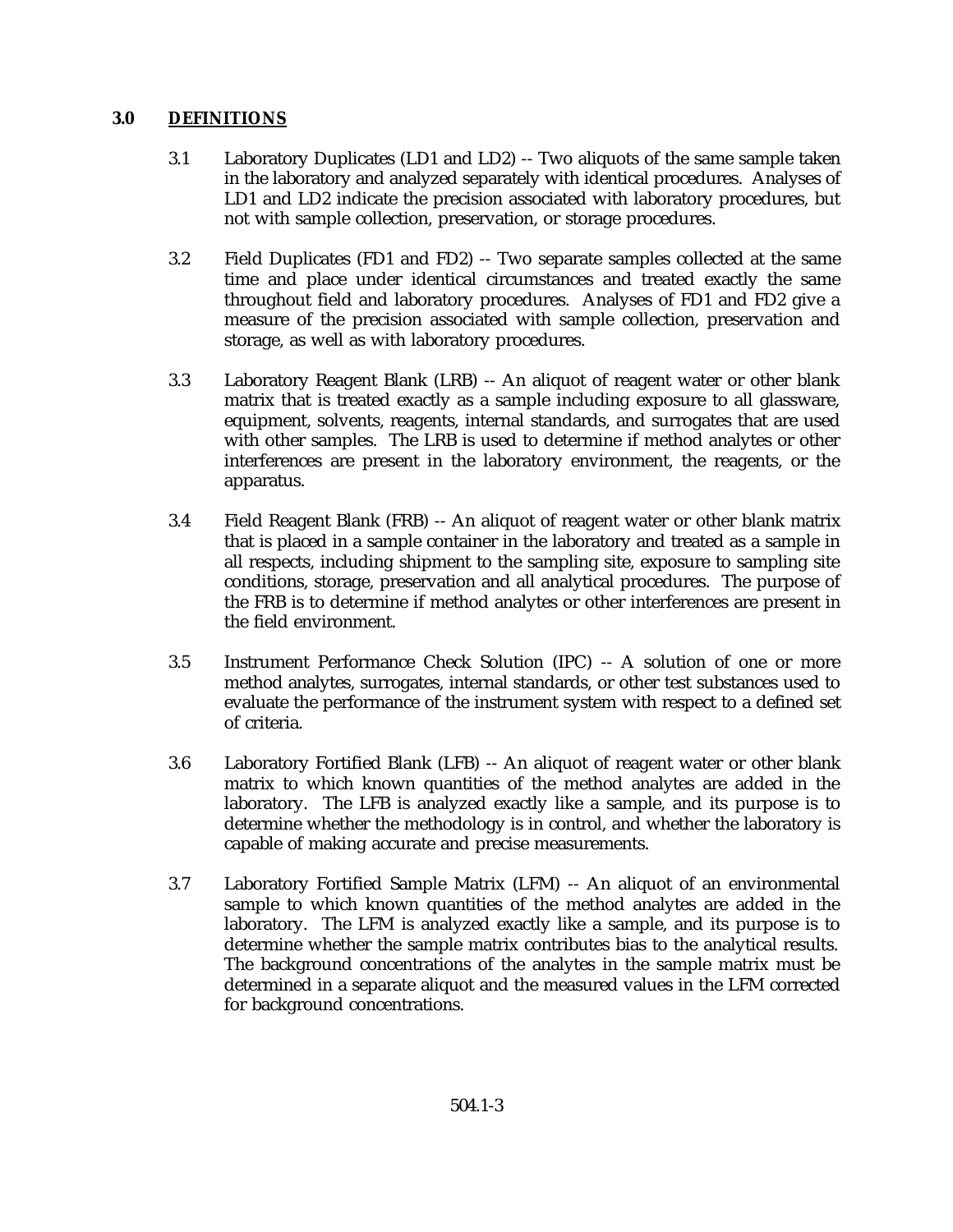- 3.8 Stock Standard Solution -- A concentrated solution containing one or method analytes prepared in the laboratory using assayed reference materials or purchased from a reputable commercial source.
- 3.9 Primary Dilution Standard Solution (PDS) -- A solution of several analytes prepared in the laboratory from stock standard solutions and diluted as needed to prepare calibration solutions and other needed analyte solutions.
- 3.10 Calibration Standard (CAL) -- A solution prepared from the primary dilution standard solution and stock standard solutions of the internal standards and surrogate analytes. The CAL solutions are used to calibrate the instrument response with respect to analyte concentration.
- 3.11 Quality Control Sample (QCS) -- A solution of method analytes of known concentrations that is used to fortify an aliquot of LRB or sample matrix. The QCS is obtained from a source external to the laboratory and different from the source of calibration standards. It is used to check laboratory performance with externally prepared test materials.
- 3.12 Procedural Standard Calibration -- A calibration method where aqueous calibration standards are prepared and processed (e.g., purged,extracted, and/or derivatized) in exactly the same manner as a sample. All steps in the process from addition of sampling preservatives through instrumental analyses are included in the calibration. Using procedural standard calibration compensates for any inefficiencies in the processing procedure.

## **4.0 INTERFERENCES**

- 4.1 Impurities contained in the extracting solvent usually account for the majority of the analytical problems. Solvent blanks should be analyzed on each new bottle of solvent before use. Indirect daily checks on the extracting solvent are obtained by monitoring the reagent water blanks (Section 7.2.4). Whenever an interference is noted in the reagent water blank, the analyst should reanalyze the extracting solvent. Low level interferences generally can be removed by distillation or column chromatography.<sup>3</sup> When a solvent is purified, preservatives put into the solvent by the manufacturer are removed thus potentially making the shelf-life short. It is generally more economical to obtain a new source of solvent. Interference-free solvent is defined as a solvent containing less than the MDL of an individual analyte interference. Protect interference-free solvents by storing in an area free of organochlorine solvents.
- 4.2 This liquid/liquid extraction technique efficiently extracts a wide boiling range of non-polar organic compounds and, in addition, extracts polar organic components of the sample with varying efficiencies.
- 4.3 Dibromochloromethane is a common disinfection byproduct in chlorinated drinking waters that frequently occurs at relatively high concentrations. DBCM can elute very close to EDB, and a high concentration of DBCM may mask a low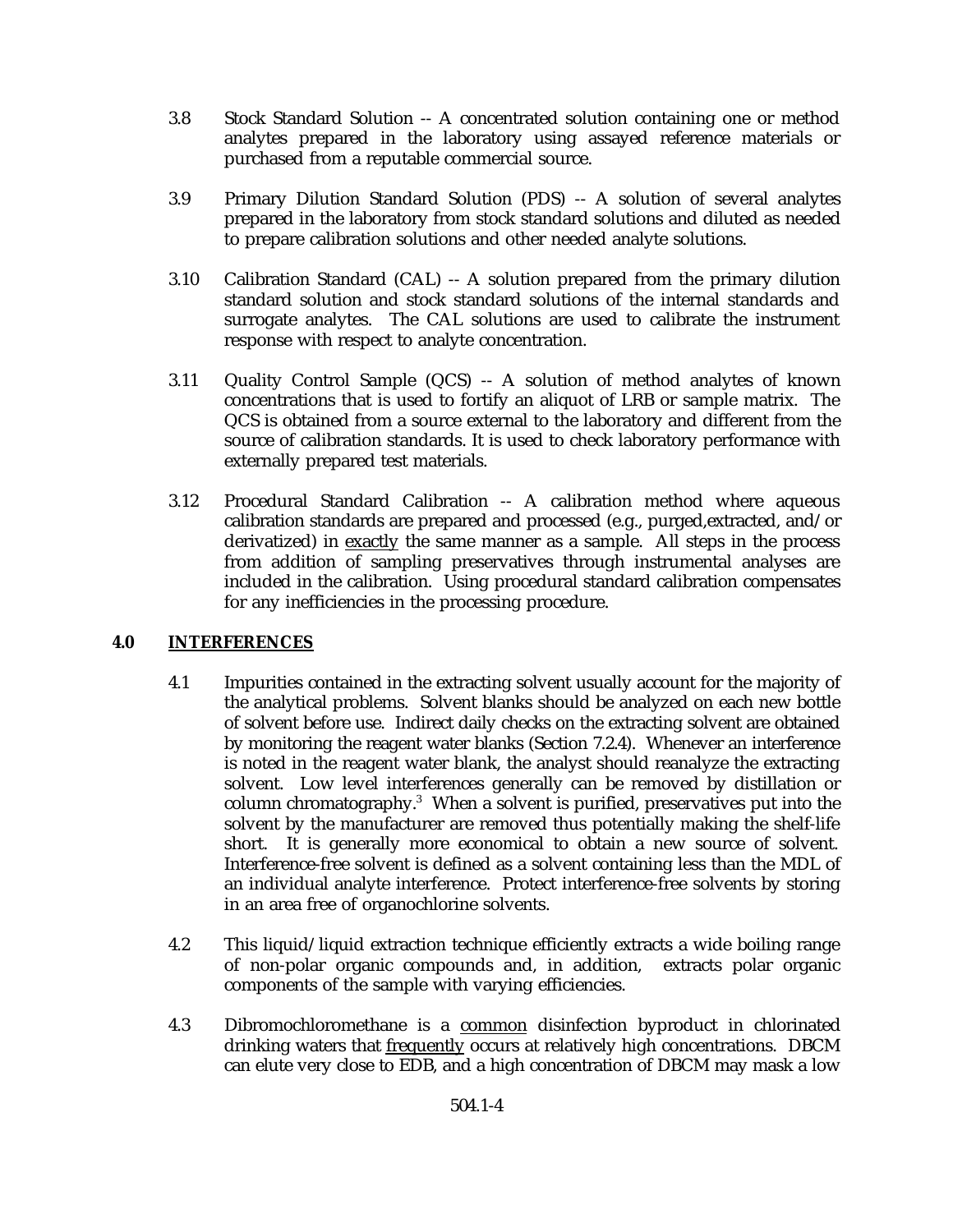concentration of EDB, or be misidentified as EDB. Therefore, special care should be taken in the identification and confirmation of EDB.

4.4 It is important that samples and working standards be contained in the same solvent. The solvent for working standards must be the same as the final solvent used in sample preparation. If this is not the case, chromatographic comparability of standards to sample may be affected.

# **5.0 SAFETY**

- 5.1 The toxicity and carcinogenicity of chemicals used in this method have not been precisely defined; each chemical should be treated as a potential health hazard, and exposure to these chemicals should be minimized. Each laboratory is responsible for maintaining awareness of OSHA regulations regarding safe handling of chemicals used in this method. Additional references to laboratory safety are available<sup>5-7</sup> for the information of the analyst.
- 5.2 EDB, DBCP, and 123TCP have all been tentatively classified as known or suspected human or mammalian carcinogens. Pure standard materials and stock standard solutions of these compounds should be handled in a hood or glovebox. A NIOSH/MESA approved toxic gas respirator should be worn when the analyst handles high concentrations of these toxic compounds.
- **6.0 EQUIPMENT AND SUPPLIES** (All specifications are suggested. Catalog numbers are included for illustration only.)
	- 6.1 Sample Containers -- 40 mL screw cap vials each equipped with a Teflon-lined cap. Individual vials shown to contain at least 40.0 mL can be calibrated at the 35.0 mL mark so that volumetric, rather than gravimetric, measurements of sample volumes can be performed. Prior to use, wash vials and septa with detergent and rinse with tap and distilled water. Allow the vials and septa to air dry at room temperature, place in a 105°C oven for one hour, then remove and allow to cool in an area free of organic solvent vapors.
	- 6.2 Vials -- auto sampler, screw cap with Teflon faced septa, 1.8 mL.
	- 6.3 Micro Syringes  $-10 \mu L$ , 25  $\mu L$ , and 100  $\mu L$ .
	- 6.4 Pipettes -- 2.0 mL and 5.0 mL transfer.
	- 6.5 Standard Solution Storage Containers -- 15-mL bottles with Teflon lined screw caps.
	- 6.6 Gas Chromatography System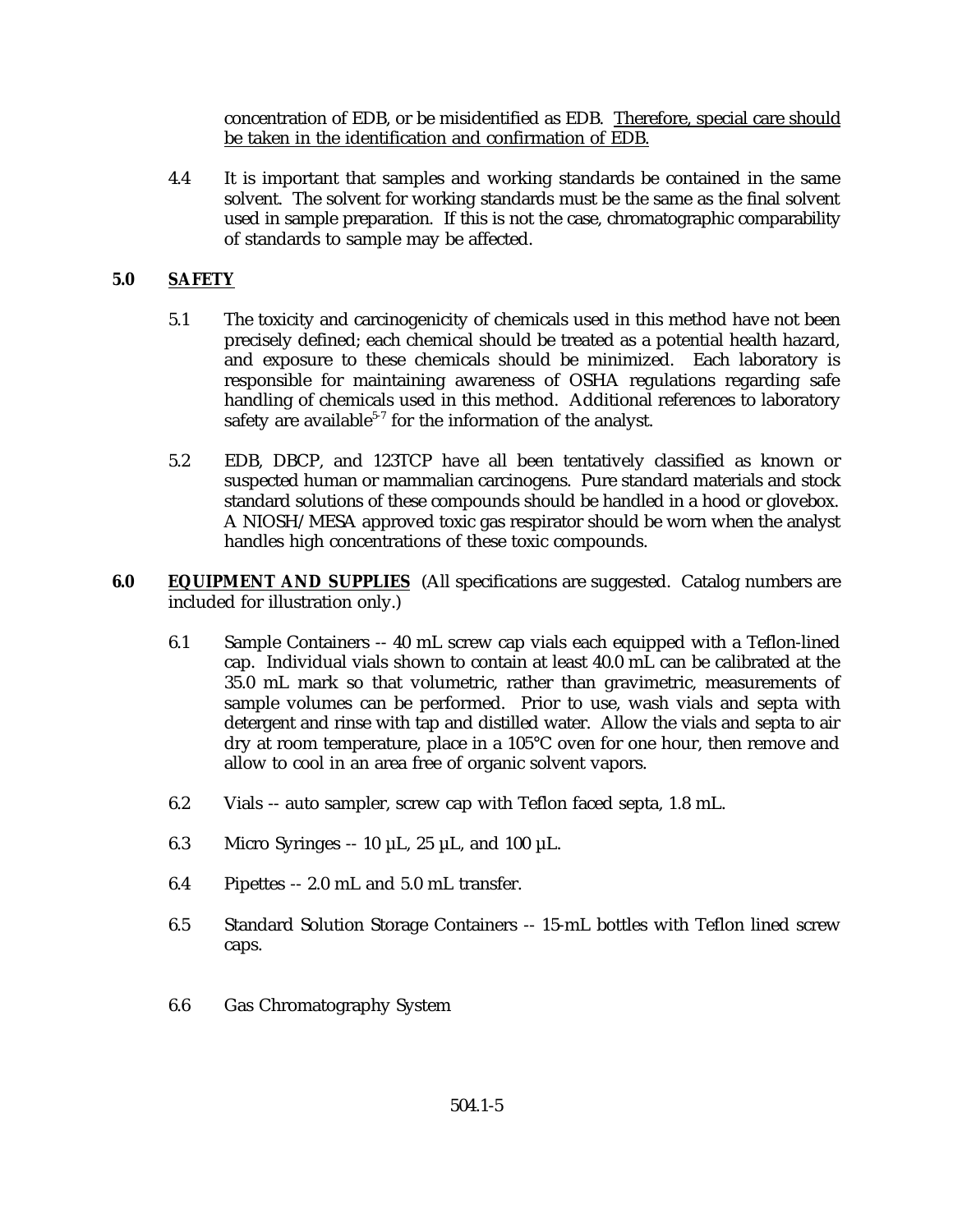- 6.6.1 The gas chromatograph must be capable of temperature programming and should be equipped with a linearized electron capture detector and a capillary column split/splitless injector.
- 6.6.2 Two gas chromatography columns are recommended. Column A provides separation of the method analytes without interferences from trihalomethanes (Section 4.3). Column A should be used as the primary analytical column unless routinely occurring analytes are not adequately resolved. Column B is recommended for use as a confirmatory column when GC/MS confirmation is not viable. Retention times for the method analytes on these columns are presented in Table 1.
- 6.6.3 Column A (Primary Column) -- DB-1, 30 m x 0.25 mm ID, 1.0 µm film thickness fused silica capillary column or equivalent. The linear velocity of the helium carrier gas should be about 25 cm/sec at 100°C. The column temperature is programmed to hold at 40°C for four minutes, to increase to 240°C at 10°C/min., and hold at 240°C for five minutes or until all expected compounds have eluted.
- 6.6.4 Column B (Alternative Column) -- DB-624, 30 m x 0.32 mm ID, 1.8 µm film thickness fused silica capillary column or equivalent. The linear velocity of the helium carrier gas should be about 25 cm/sec at 100°C. The column temperature is programmed as described in Section 6.6.3.

# **7.0 REAGENTS AND STANDARDS**

- 7.1 Reagents
	- 7.1.1 Hexane Extraction Solvent, UV Grade -- Distilled in glass
	- 7.1.2 Methyl Alcohol, ACS Reagent Grade -- Demonstrated to be free of method analytes above the MDLs.
	- 7.1.3 Sodium Chloride, NaCl, ACS Reagent Grade For pretreatment before use, pulverize a batch of NaCl and place in a muffle furnace at room temperature. Increase the temperature to 400°C for 30 minutes. Place in a bottle and cap.
	- 7.1.4 Sodium Thiosulfate,  $Na<sub>2</sub>S<sub>2</sub>O<sub>3</sub>$ , ACS Reagent Grade -- For preparation of solution (40 mg/mL), dissolve 1 g of  $\text{Na}_2\text{S}_2\text{O}_3$  in reagent water and bring to 25 mL volume in a volumetric flask.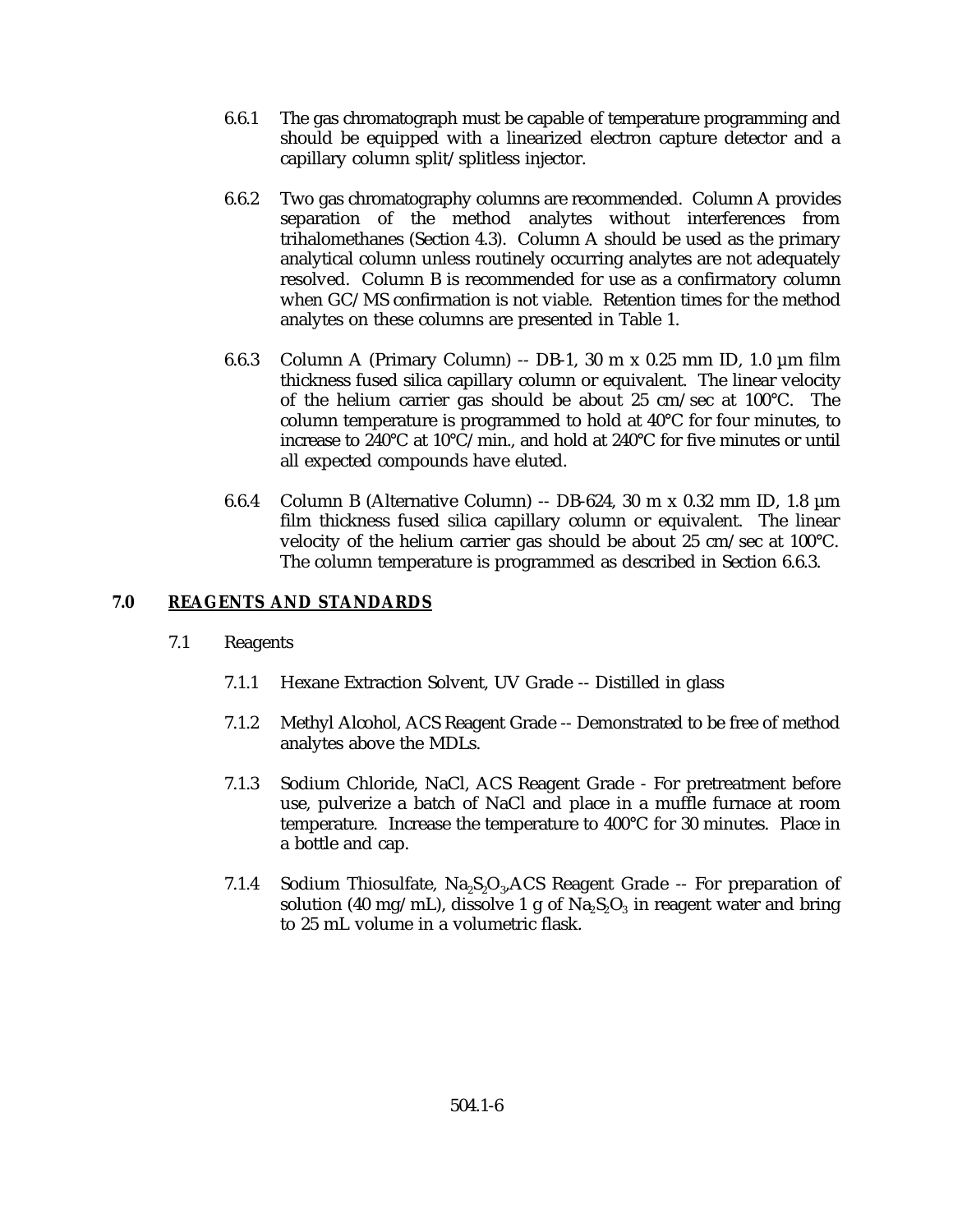- 7.2 Reagent Water -- Reagent water is defined as water free of interferences above the analyte MDLs.
	- 7.2.1 Reagent water can be generated by passing tap water through a filter bed containing activated carbon. Change the activated carbon when there is evidence that volatile organic compounds are breaking through the carbon.
	- 7.2.2 A Millipore Super-Q Water System or its equivalent may be used to generate deionized reagent water.
	- 7.2.3 Reagent water may also be prepared by boiling water for 15 minutes. Subsequently, while maintaining the temperature at 90°C, bubble a contaminant-free inert gas through the water at 100 mL/min. for one hour. While still hot, transfer the water to a narrow mouth screw cap bottle with a Teflon seal.
	- 7.2.4 Test reagent water each day it is used by analyzing it according to Section 11.0.
- 7.3 Stock Standard Solutions (SSS) -- These solutions may be purchased as certified solutions or prepared from pure standard materials using the following procedures:
	- 7.3.1 Place about 9.8 mL of methanol into a 10 mL ground-glass stoppered volumetric flask. Allow the flask to stand, unstoppered, for about 10 minutes and weigh to the nearest 0.1 mg.
	- 7.3.2 Use a 100 µL syringe and immediately add two or more drops of standard material to the flask. Be sure that the standard material falls directly into the methanol without contacting the neck of the flask.
	- 7.3.3 Reweigh, dilute to volume, stopper, then mix by inverting the flask several times. Calculate the concentration in micrograms per microliter from the net gain in weight.
	- 7.3.4 Store stock standard solutions in 15 mL bottles equipped with Teflon lined screw caps. Methanol solutions prepared from liquid analytes are stable for at least four weeks when stored at 4°C.
- 7.4 Primary Dilution Standard Solutions (PDS) -- Use stock standard solutions to prepare primary dilution standard solutions that contain all three analytes in methanol. The primary dilution standards should be prepared at concentrations that can be easily diluted to prepare aqueous calibration standards (Section 10.1.1) that will bracket the working concentration range. Store the primary dilution standard solutions with minimal headspace and check frequently for signs of deterioration or evaporation, especially just before preparing calibration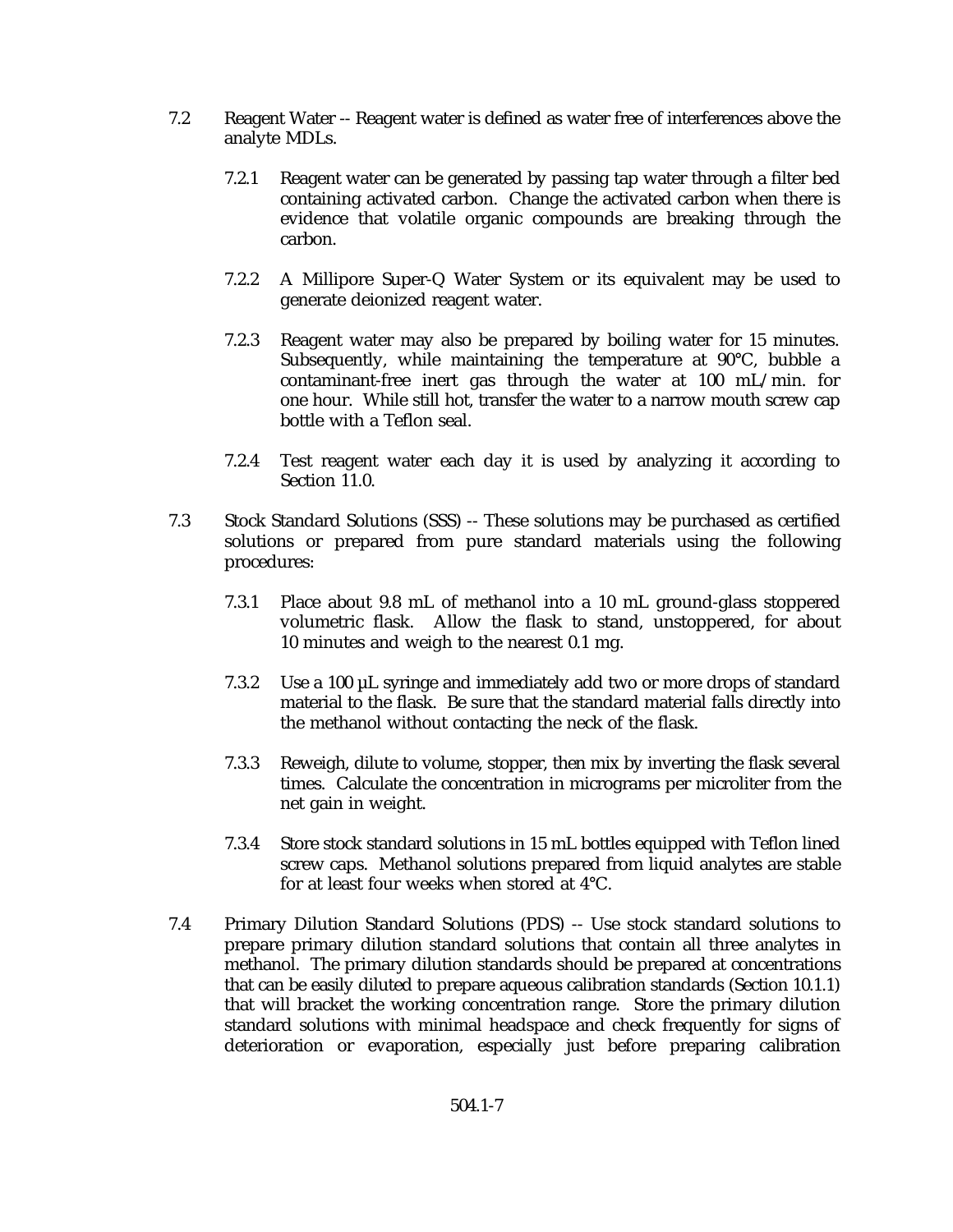standards. The storage time described for stock standard solutions in Section 7.3.4 also applies to primary dilution standard solutions.

- 7.5 Laboratory Fortified Blank (LFB), Sample Concentrate (0.25 µg/mL) -- Prepare an LFB sample concentrate of 0.25  $\mu$ g/mL of each analyte from the stock standard solutions prepared in Section 7.3.
- 7.6 MDL Check Sample Concentrate (0.02 µg/mL) -- Dilute 2 mL of LFB sample concentrate (Section 7.5) to 25 mL with methanol.

## **8.0 SAMPLE COLLECTION, PRESERVATION, AND STORAGE**

- 8.1 Sample Collection
	- 8.1.1 Replicate Field Reagent Blanks (FRB) -- Must be handled along with each sample set, which is composed of the samples collected from the same general sampling site at approximately the same time. At the laboratory, fill a minimum of two sample bottles with reagent water, seal, and ship to the sampling site along with sample bottles. Wherever a set of samples is shipped and stored, it must be accompanied by the FRB.
	- 8.1.2 Collect all samples in 40 mL bottles into which 3 mg of sodium thiosulfate crystals have been added to the empty bottles just prior to shipping to the sampling site. Alternatively,  $75 \mu L$  of freshly prepared sodium thiosulfate solution (40 mg/mL) may be added to empty 40 mL bottles just prior to sample collection. This dechlorinating agent must be added to each sample to avoid the possibility of reactions that may occur between residual chlorine and indeterminant contaminants present in some solvents, yielding compounds that may subsequently interfere with the analysis. The presence of sodium thiosulfate will arrest further formation of DBCM (See Section 4.3).
	- 8.1.3 When sampling from a water tap, open the tap and allow the system to flush until the water temperature has stabilized (usually about 10 minutes). Adjust the flow to about 500 mL/min. and collect samples from the flowing stream.
	- 8.1.4 When sampling from a well, fill a wide-mouth bottle or beaker with sample, and carefully fill 40 mL sample bottles.
- 8.2 Sample Preservation
	- 8.2.1 The samples must be chilled to  $4^{\circ}$ C or less at the time of collection and maintained at that temperature until analysis. Field samples that will not be received at the laboratory on the day of collection must be packaged for shipment with sufficient ice to ensure that they will be  $\leq 4^{\circ}C$  on arrival at the laboratory.
- 8.3 Sample Storage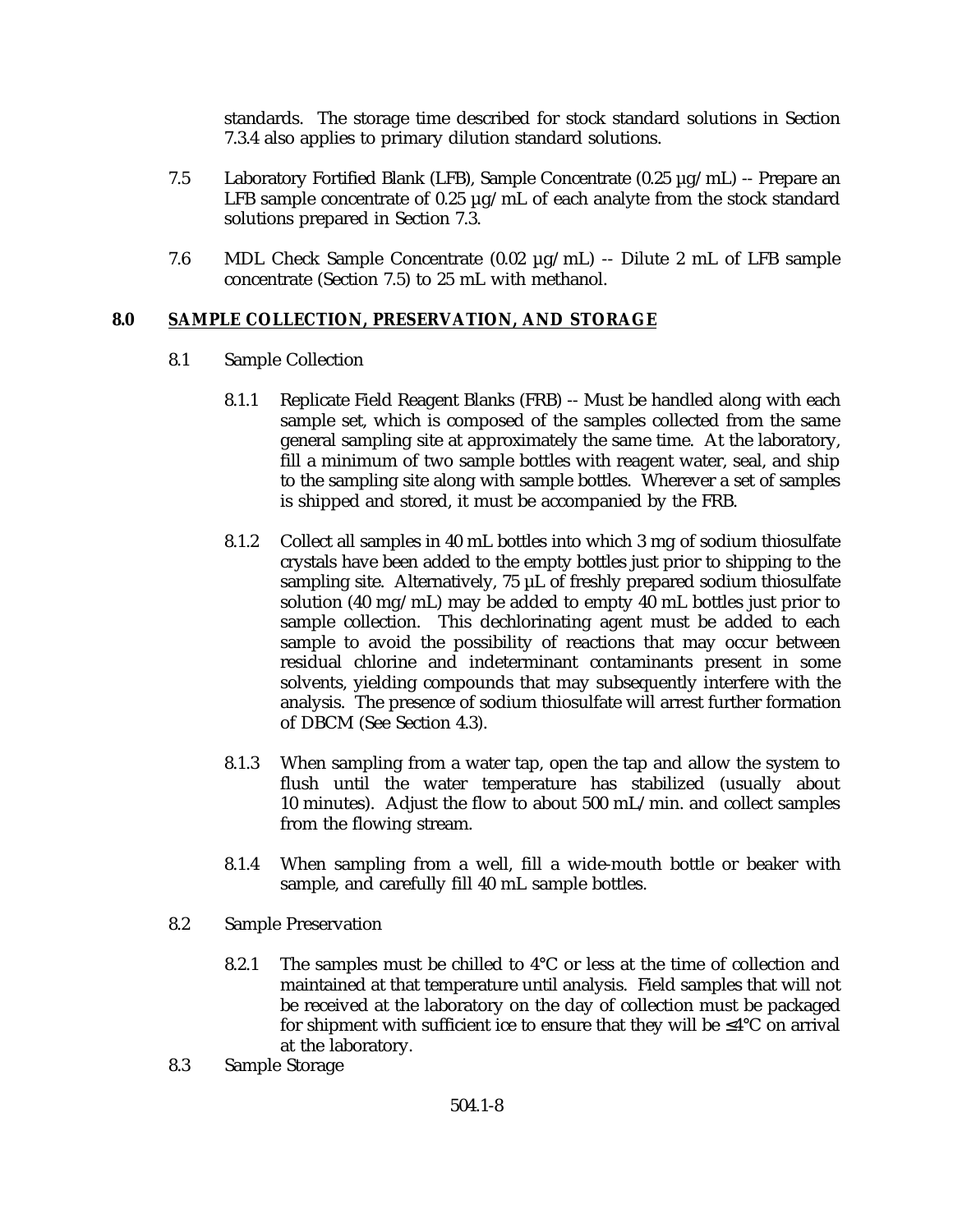- 8.3.1 Store samples and field reagent blanks together at 4°C until analysis. The sample storage area must be free of organic solvent vapors.
- 8.3.2 Because 1,2,3-trichloropropane has been added to the analyte list in this method and has been found to have a 14-day maximum holding time in studies conducted for Method  $524.2^4$ , all samples must be extracted within 14 days of collection. Samples not analyzed within this period must be discarded and replaced. Because of the potential for solvent evaporation, it is preferred that extracts be analyzed immediately following preparation. When necessary, extracts may be stored in tightly capped vials (Section 6.2) at 4°C or less for up to 24 hours.

## **9.0 QUALITY CONTROL**

- 9.1 Each laboratory that uses this method is required to operate a formal quality control program. The minimum requirements of this program consist of an initial demonstration of laboratory capability and an ongoing analysis of field reagent blanks (FRB), laboratory reagent blanks (LRB), laboratory fortified blanks (LFB), laboratory fortified sample matrix (LFM), and quality control samples (QCS) to evaluate and document data quality. Ongoing data quality checks are compared with established performance criteria to determine if the results of analyses meet the performance characteristics of the method.
	- 9.1.1 The analyst must make an initial determination of the method detection limits and demonstrate the ability to generate acceptable precision with this method. This is established as described in Section 9.2.
	- 9.1.2 In recognition of advances that are occurring in chromatography, the analyst is permitted certain options to improve the separations or lower the cost of measurements. Each time such a modification is made to the method, the analyst is required to repeat the procedure in Section 9.2.
	- 9.1.3 Each day, the analyst must analyze a laboratory reagent blank (LRB) and a field reagent blank, if applicable (Section 8.1.1), to demonstrate that interferences from the analytical system are under control before any samples are analyzed. In general, background interferences co-eluting with method analytes should be below the method detection limits.
	- 9.1.4 The laboratory must, on an ongoing basis, demonstrate through the analyses of laboratory fortified blanks (LFB) that the operation of the measurement system is in control. This procedure is described in Section 9.3. The frequency of the LFB analyses is equivalent to 10% of all samples analyzed.
	- 9.1.5 The laboratory should demonstrate the ability to analyze low level samples weekly. The procedure for low level LFB samples is described in Section 9.4.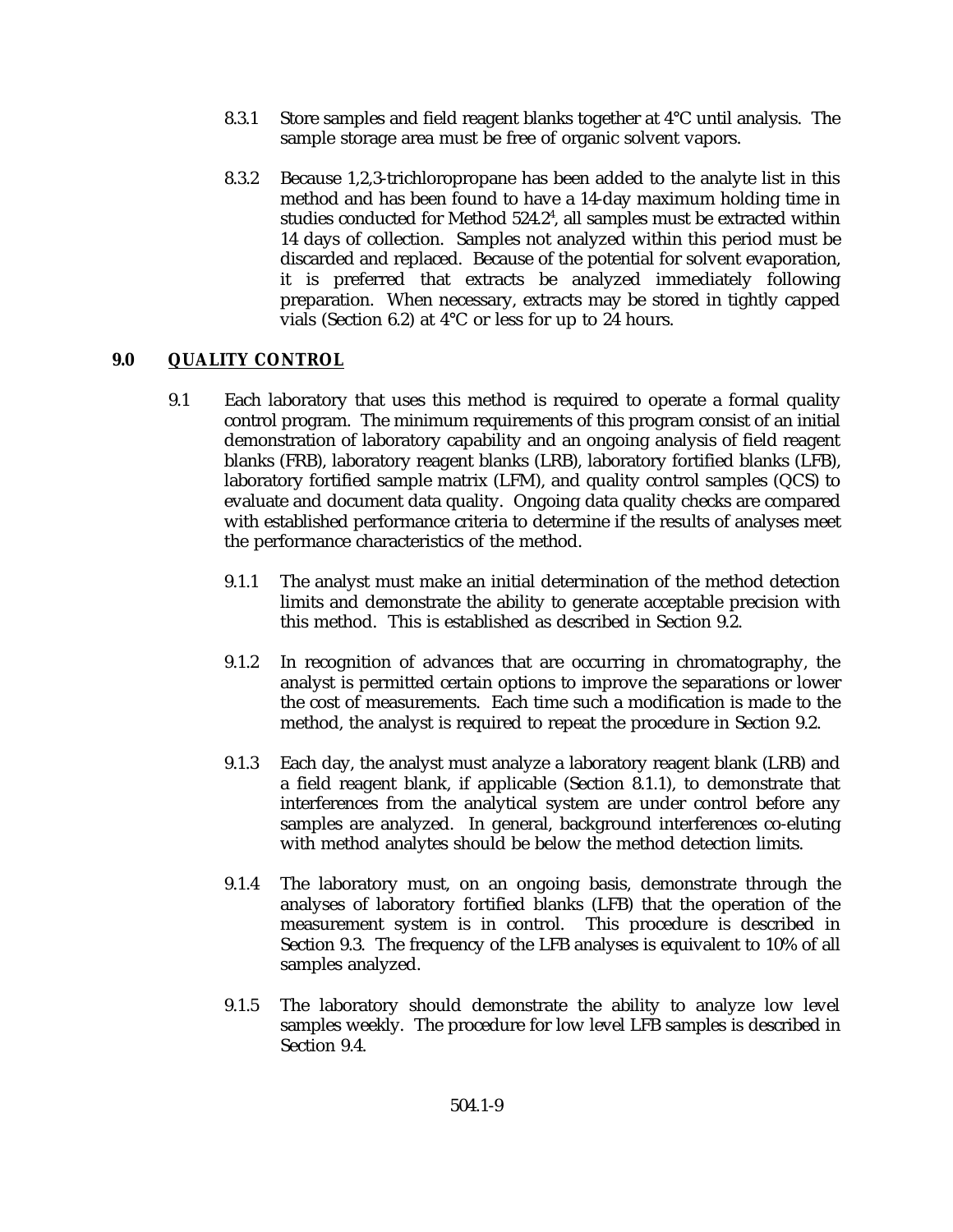- 9.2 Initial Demonstration of Capability
	- 9.2.1 Prepare four to seven LFBs at a concentration equal to 10 times the MDL or at a concentration in the middle of the calibration range established in Section 10.0.
	- 9.2.2 Analyze the LFBs according to the method beginning in Section 11.0.
	- 9.2.3 Calculate the mean concentration found  $(X)$  in  $\mu$ g/L, and the standard deviation of the concentrations in µg/L, for each analyte.
	- 9.2.4 For each analyte, X should be between 70% and 130% of the true value. The RSD should be 20% or less. If the results for all three analytes meet these criteria, the system performance is acceptable. If any analyte fails to meet the criteria, correct the source of the problem and repeat the test.

**Caution:** No attempts to establish low detection limits should be made before instrument optimization and adequate conditioning of both the column and the GC system. Conditioning includes the processing of LFB and LFM samples containing moderate analyte concentrations.

- 9.2.5 Determination of MDL -- Prepare four to seven LFBs at a low concentration. Use the concentrations in Tables 2 and 3 as a guideline, or use calibration data obtained (Section 10.0) to estimate a concentration for each analyte that will produce a chromatographic peak with a three to five signal to noise ratio. It is recommended that LFBs for determination of the MDL be prepared and analyzed over a period of several days, so that day to day variations will be reflected in the precision data.
- 9.2.6 Analyze the LFBs as directed in Section 11.0. Calculate the mean amount recovered and the standard deviation of these measurements. Use the standard deviation and the equation in Section 13.0 to calculate the MDL.
- 9.3 Assessing Laboratory Performance -- The laboratory must demonstrate that the measurement system is in control by analyzing an LFBs of the analytes at  $0.25 \mu g/L$  concentration level. This must be demonstrated on a frequency equivalent to 10% of the sample load, or one per batch of samples extracted, whichever is greater.
	- 9.3.1 Prepare an LFB sample (0.25  $\mu$ g/L) by adding 35  $\mu$ L of LFB concentrate (Section 7.5) to 35 mL of reagent water in a 40 mL bottle.
	- 9.3.2 Immediately analyze the LFB sample according to Section 11.0 and calculate the recovery for each analyte. The recovery should be between 70% and 130% of the expected value.
	- 9.3.3 If the recovery for either analyte falls outside the designated range, the analyte fails the acceptance criteria. A second LFB containing each analyte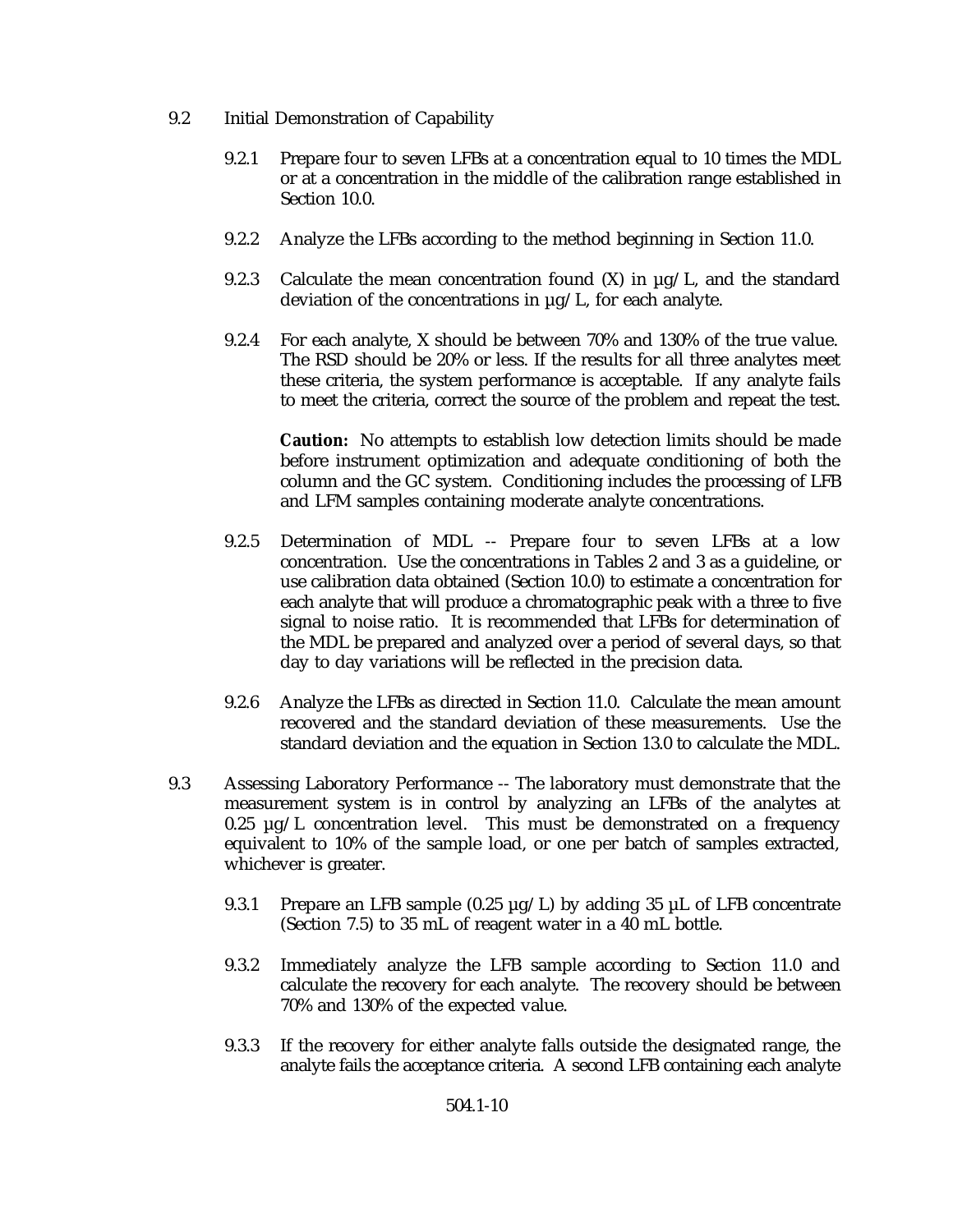that failed must be analyzed. Repeated failure, however, will confirm a general problem with the measurement system. If this occurs, locate and correct the source of the problem and repeat the test.

- 9.3.4 Since this LFB is prepared in the same manner as a calibration verification standard, this LFB data can also be used to satisfy the calibration requirement in Section 10.1.4.
- 9.4 Assessing Laboratory Sensitivity -- The laboratory should demonstrate the ability to analyze low level samples for EDB and DBCP weekly.
	- 9.4.1 Prepare an MDL check sample (a LFB fortified at  $0.02 \mu g/L$ ) and immediately analyze according to the method in Section 11.0.
	- 9.4.2 The instrument response must indicate that the laboratory's MDL is distinguishable from instrument background signal. If it is not, correct the problem (increase sensitivity) and repeat Section 9.4.1.
	- 9.4.3 For each analyte, the recovery must be between 60% and 140% of the expected value. These criteria are looser than those in Sections 9.2.4 and 9.3.2 because of the low concentration.
	- 9.4.4 When either analyte fails the test, the analyst should repeat the test for that analyte. Repeated failure, however, will confirm a general problem with the measurement system or faulty samples and/or standards. If this occurs, locate and correct the source of the problem and repeat the test.
- 9.5 Assessing Matrix Effects -- At least once in every 20 samples, fortify an aliquot of a randomly selected routine sample with known amounts of the analytes. The added concentration should not be less than the background concentration of the sample selected for fortification. To simplify these checks, it would be convenient to use LFM concentrations  $\approx$ 10X MDL. Over time, recovery should be evaluated on fortified samples from all routine sources. Calculate the percent recovery  $(R_i)$ for each analyte, corrected for background concentrations measured in the unfortified sample. If the recovery of any such analyte falls outside the range of ±35% of the fortified amount, and the laboratory performance for that analyte is shown to be in control (Section 9.3), the recovery problem encountered with the dosed sample is judged to be matrix related, not system related. The result for that analyte in the unfortified sample is labeled suspect/matrix to inform the data user that the results are suspect due to matrix effects.
- 9.6 It is highly recommended that a laboratory establish its ability to distinguish DBCM from EDB. This is particularly important if samples from chlorinated sources or unfamiliar sources are to be analyzed (Section 4.3). Standards of DBCM should be analyzed periodically to establish its retention time relative to that of EDB. When evaluating this retention time difference, the analyst should keep in mind that DBCM is likely to be present in concentrations much larger than EDB, and that the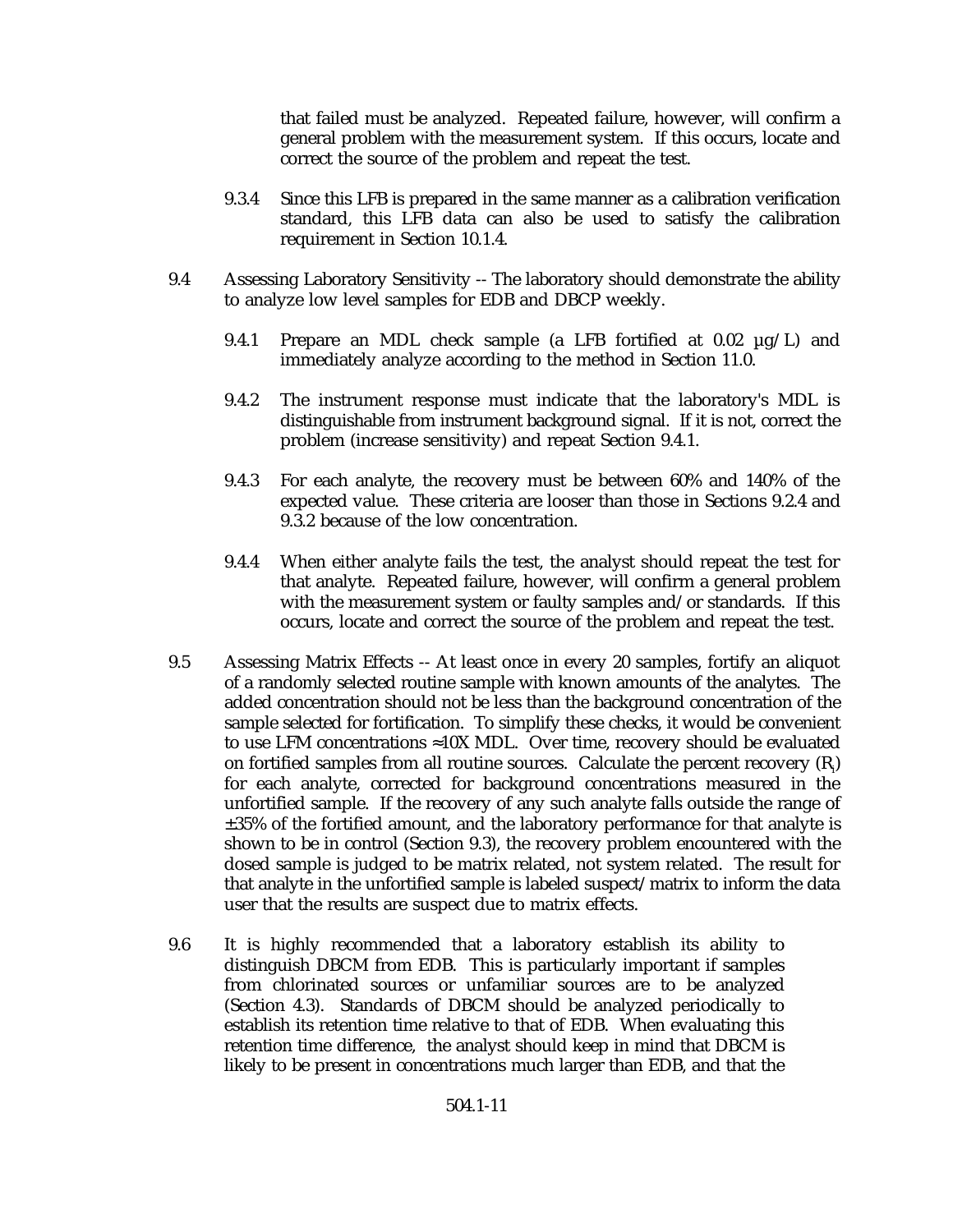ability to detect EDB may deteriorate with increasing DBCM concentration.

- 9.7 At least quarterly, a quality control sample (QCS) should be analyzed. If measured analyte concentrations are not of acceptable accuracy, check the entire analytical procedure to locate and correct the problem source.
- 9.8 It is recommended that the laboratory adopt additional quality assurance practices for use with this method. The specific practices that are most productive depend upon the needs of the laboratory and the nature of the samples. Field duplicates may be analyzed to assess the precision of the environmental measurements. Whenever possible, the laboratory should analyze standard reference materials and participate in relevant performance evaluation studies.

# **10.0 CALIBRATION AND STANDARDIZATION**

- 10.1 Calibration and Standardization
	- 10.1.1 At least three calibration standards are needed; five are recommended. Guidance on the number of standards is as follows: A minimum of three calibration standards are required to calibrate a range of a factor of 20 in concentration. For a factor of 50 use at least four standards, and for a factor of 100 at least five standards. The lowest standard should represent analyte concentrations near, but above, their respective MDLs. The remaining standards should bracket the analyte concentrations expected in the sample extracts, or should define the working range of the detector.
	- 10.1.2 To prepare a calibration standard (CAL), add an appropriate volume of a primary dilution standard solution to an aliquot of reagent water in a volumetric flask. If <20 µL of a standard is added to the reagent water, poor precision may result. Use a 25 µL micro syringe and rapidly inject the alcoholic standard into the expanded area of the filled volumetric flask. Remove the needle as quickly as possible after injection. Mix by inverting the flask several times. Discard the contents contained in the neck of the flask. Aqueous standards should be prepared fresh and extracted immediately after preparation unless sealed and stored without headspace as described in Section 8.0. Alternatively, measure a 35 mL volume of reagent water in a 50 mL graduated cylinder and transfer it to a 40 mL sample container (Section 6.1). Use a micro syringe to inject the standard into the reagent water. Cap and mix gently.
	- 10.1.3 Analyze each calibration standard according to Section 11.0 and record the peak height or area response from each standard. Create a calibration curve by plotting peak area response versus the concentration in the standard. Alternatively, if the ratio of concentration to response (calibration factor) is a constant over the working range (<20% relative standard deviation), linearity through the origin can be assumed and the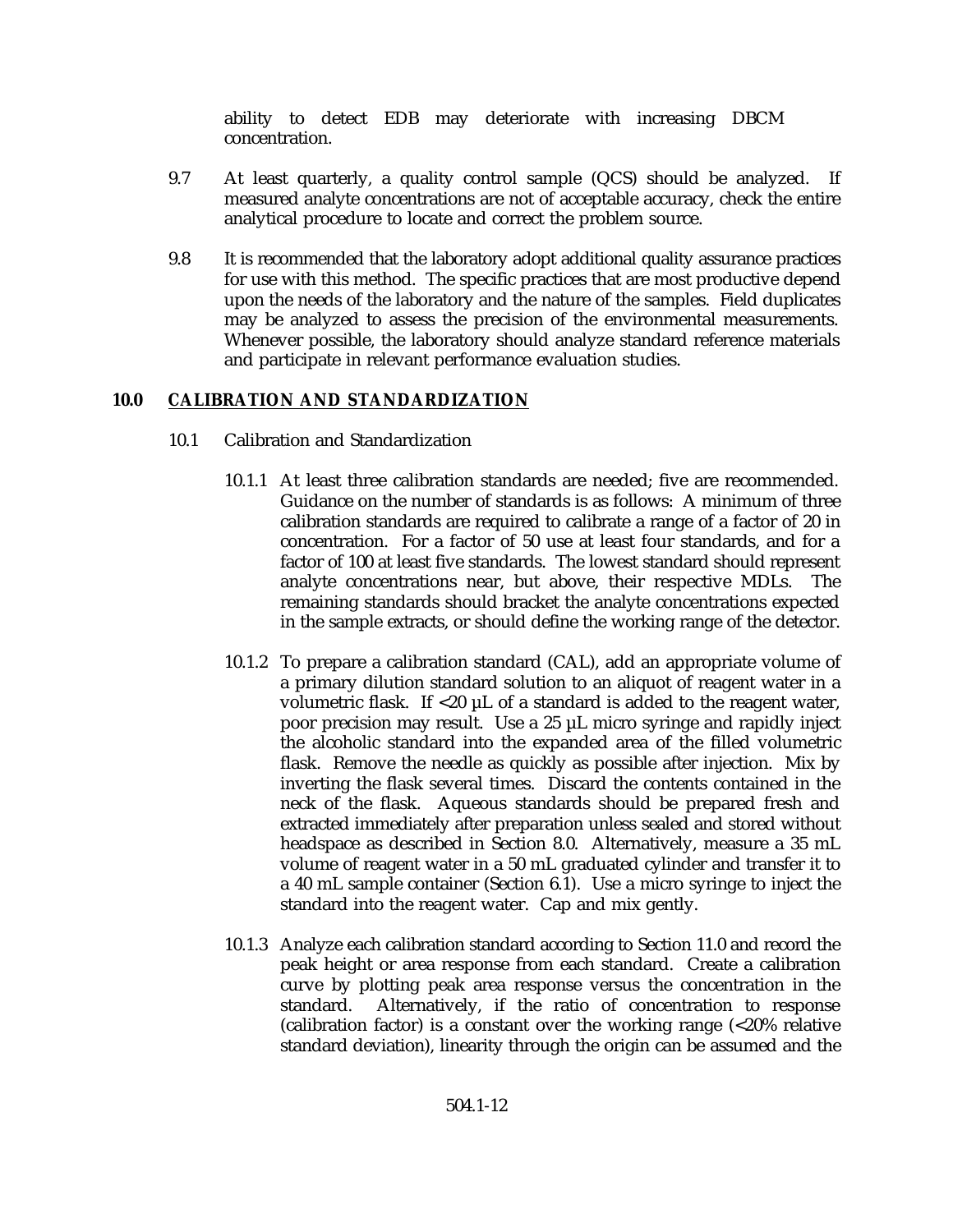average ratio or calibration factor can be used in place of a calibration curve.

10.1.4 Verify the calibration daily by the analysis of 1 or more calibration standards for each 12-hour shift of operation. It is recommended that a calibration standard be analyzed at the beginning of each period of operation, and also at the end of each period of continuous instrument operation. Vary the concentration of the calibration standards used for verification, so that several points in the calibration range are verified.

**Note:** The data presented in Tables 1-3 were obtained on a chromatographic system that was calibrated daily. Because of the sensitivity required in this method it may be necessary for some laboratories to calibrate daily, in order to meet the QC criteria in Section 9.0.

- 10.2 Instrument Performance -- Check the performance of the entire analytical system daily using data gathered from analyses of laboratory reagent blanks and standards.
	- 10.2.1 Significant peak tailing of the target compounds in the chromatogram must be corrected. Tailing problems are generally traceable to active sites on the GC column, improper column installation, or problems with the operation of the detector.

## **11.0 PROCEDURE**

- 11.1 Sample Preparation
	- 11.1.1 Remove samples and standards from storage and allow them to reach room temperature.
	- 11.1.2 For samples and field reagent blanks, contained in 40 mL bottles, remove the container cap. Discard a 5 mL volume using a 5 mL transfer pipette or 10 mL graduated cylinder. Replace the container cap and weigh the container with contents to the nearest 0.1 g and record this weight for subsequent sample volume determination (Section 11.3).

**Note:** It is important not to use a graduated cylinder or other means to transfer the sample to another container prior to extraction. Loss of volatile compounds will occur each time the sample is poured or otherwise transferred.

- 11.2 Microextraction and Analysis
	- 11.2.1 Remove the container cap and add 6 g NaCl (Section 7.1.3) to the sample.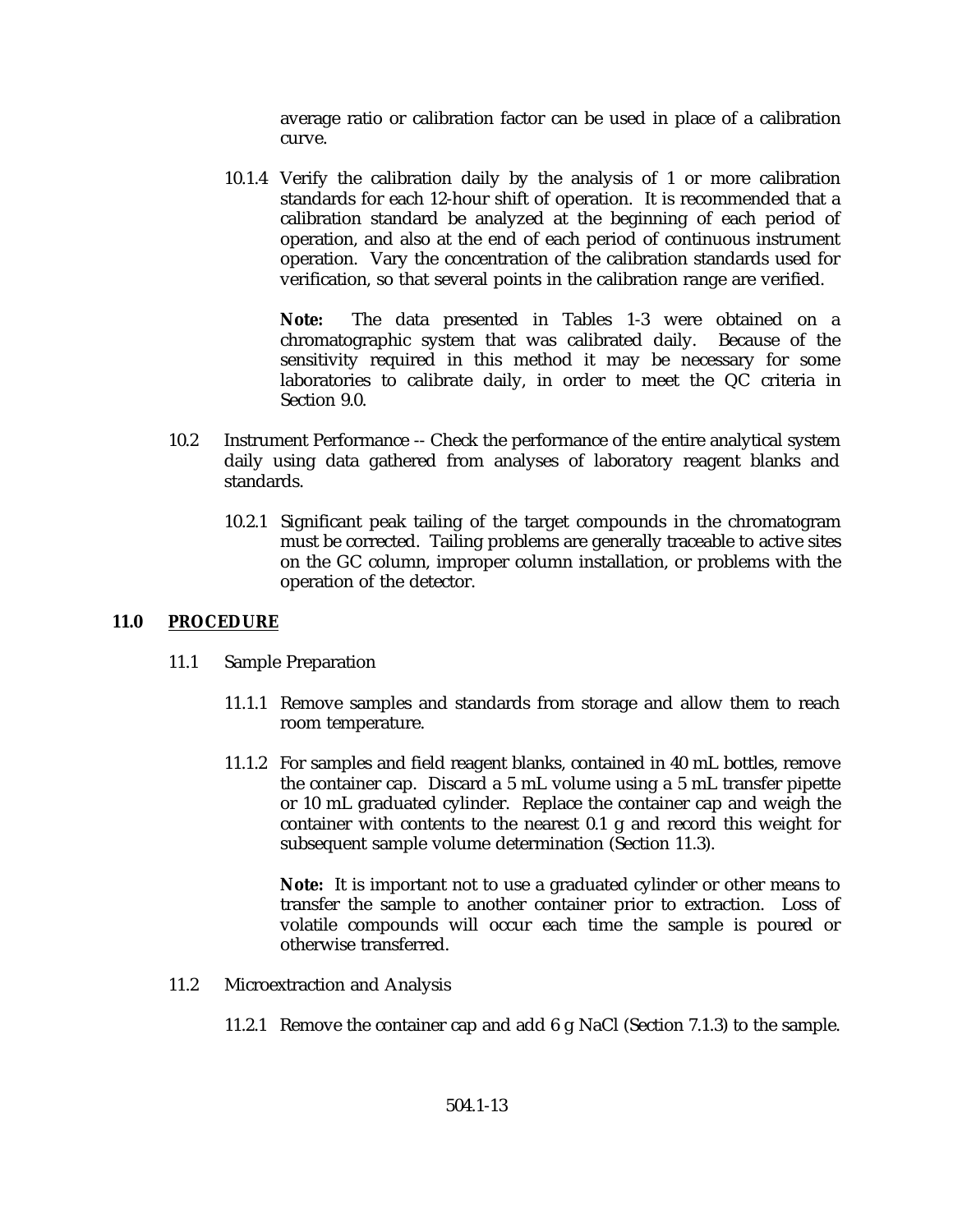- 11.2.2 Recap the sample container and dissolve the NaCl by swirling for about 20 seconds.
- 11.2.3 Remove the cap and add exactly 2.0 mL of hexane using a Class A, TD, transfer or automatic dispensing pipette. Recap and shake vigorously for one minute. Allow the water and hexane phases to separate. (If stored at this stage, keep the container upside down.)
- 11.2.4 Remove the cap and carefully transfer 0.5 mL of the hexane layer into an autoinjector using a disposable glass pipette.
- 11.2.5 Transfer the remaining hexane phase, being careful not to include any of the water phase, into a second autoinjector vial. Reserve this second vial at 4°C for a reanalysis if necessary.
- 11.2.6 Transfer the first sample vial to an autoinjector set up to inject  $2 \mu L$ portions into the gas chromatograph for analysis. Alternatively, 2 µL portions of samples, blanks and standards may be manually injected, although an autoinjector is recommended.
- 11.3 Determination of Sample Volume
	- 11.3.1 For samples and field blanks, remove the cap from the sample container.
	- 11.3.2 Discard the remaining sample/hexane mixture. Shake off the remaining few drops using short, brisk wrist movements.
	- 11.3.3 Reweigh the empty container with original cap and calculate the net weight of sample by difference to the nearest 0.1 g. This net weight (grams) is equivalent to the volume of water (in mL) extracted (Section 12.3).

# **12.0 DATA ANALYSIS AND CALCULATIONS**

- 12.1 Identify the method analytes in the sample chromatogram by comparing the retention time of the suspect peaks to retention times of the calibration standards and the laboratory control standards analyzed using identical conditions. The analyst should use caution in the identification of EDB in samples from chlorinated and unknown sources that may contain DBCM (Section 4.3). Confirmation procedures in Section 2.3 should be used to verify identification of EDB.
- 12.2 Use the calibration curve or calibration factor (Section 10.1.3) to directly calculate the uncorrected concentration  $(C_i)$  of each analyte in the sample (e.g., calibration factor x response). Extracts that contain method analytes beyond the calibration range established in Section 10.0, must be diluted and reanalyzed. Do not extrapolate beyond the range of instrument calibration. Use the multi-point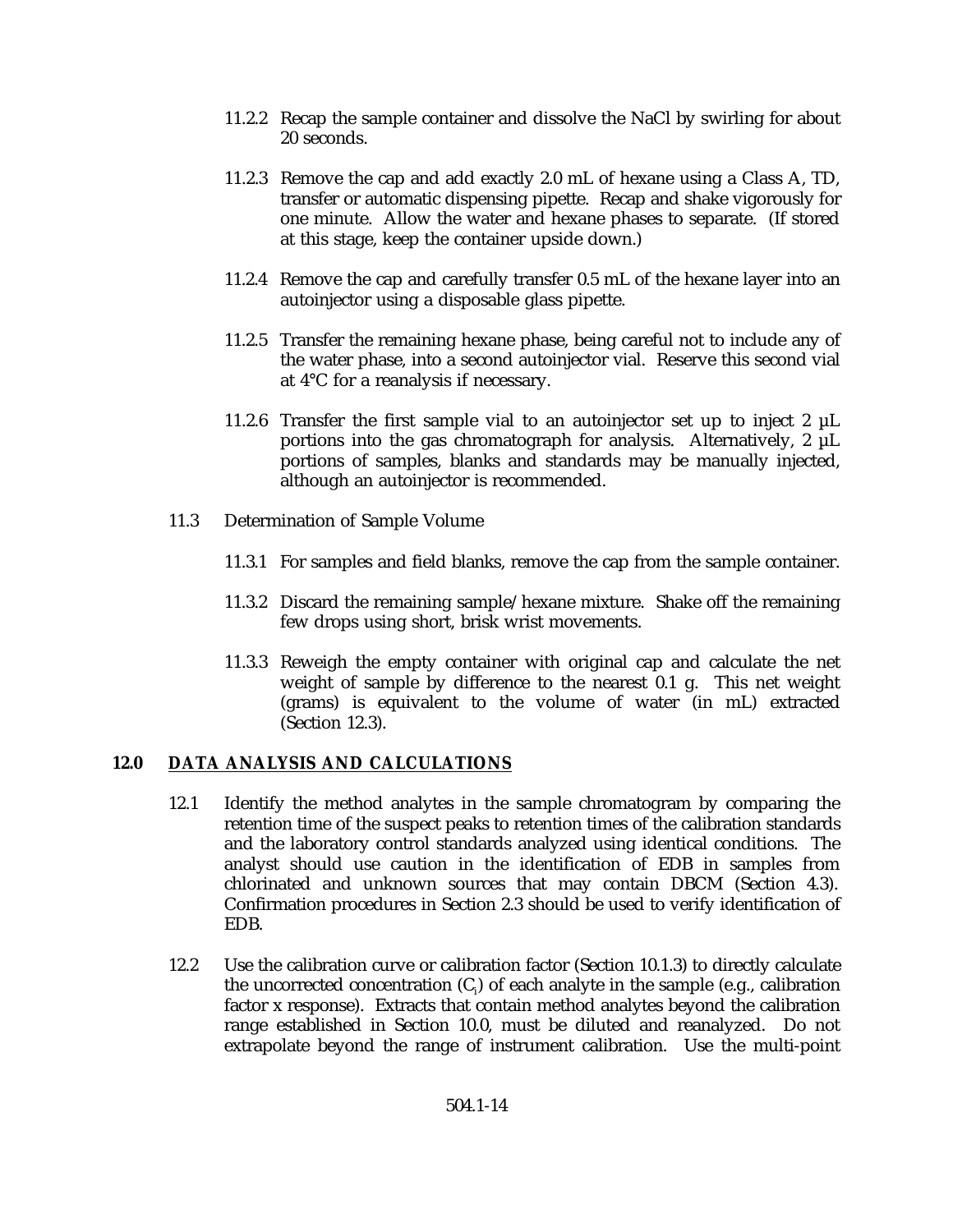calibration established in Section 10.0 for all calculations. Do not use the daily calibration verification standard to quantitate method analytes in samples.

12.3 Calculate the sample volume  $(V)$  as equal to the net sample weight:

 $V_s$  = gross weight (Section 11.1.2) - bottle tare (Section 11.3.3).

12.4 Calculate the corrected sample concentration as:

Concentration, 
$$
\mu g/L = C_i \times \frac{35}{V_s}
$$

12.5 Results should be reported with an appropriate number of significant figures. Experience indicates that three significant figures may be used for concentrations above 99  $\mu$ g/L, two significant figures for concentrations between 1-99  $\mu$ g/L, and one significant figure for lower concentrations.

## **13.0 METHOD PERFORMANCE**

13.1 Single laboratory accuracy and precision data are presented for the three method analytes in reagent water at concentrations of 0.1  $\mu$ g/L and 0.2  $\mu$ g/L. Table 2 lists the data generated using Column A and Table 3 lists data gathered using Column B. The method detection limits are presented in Table 1. The method detection limits (MDL) in the table were calculated using the formula:

$$
MDL = S t_{(n-1, 1-alpha = 0.99)}
$$

where:

 $t_{(n-1,1-\alpha)ph\alpha = 0.99)}$  = Student's t value for the 99% confidence level with n-1 degrees of freedom  $n =$  number of replicates<br> $S =$  standard deviation of

 $=$  standard deviation of replicate analyses

## **14.0 POLLUTION PREVENTION**

14.1 This method utilizes a microextraction procedure that requires the use of very small volumes of hexane, thus making this method safe for use by the laboratory analyst and harmless to the environment. For information concerning pollution prevention that may be applicable to laboratory operations, consult "Less is Better: Laboratory Chemical Management for Waste Reduction" available from the American Chemical Society's Department of Government Relations, and Science Policy, 1155 16th Street N.W., Washington, D.C. 20036.

#### **15.0 WASTE MANAGEMENT**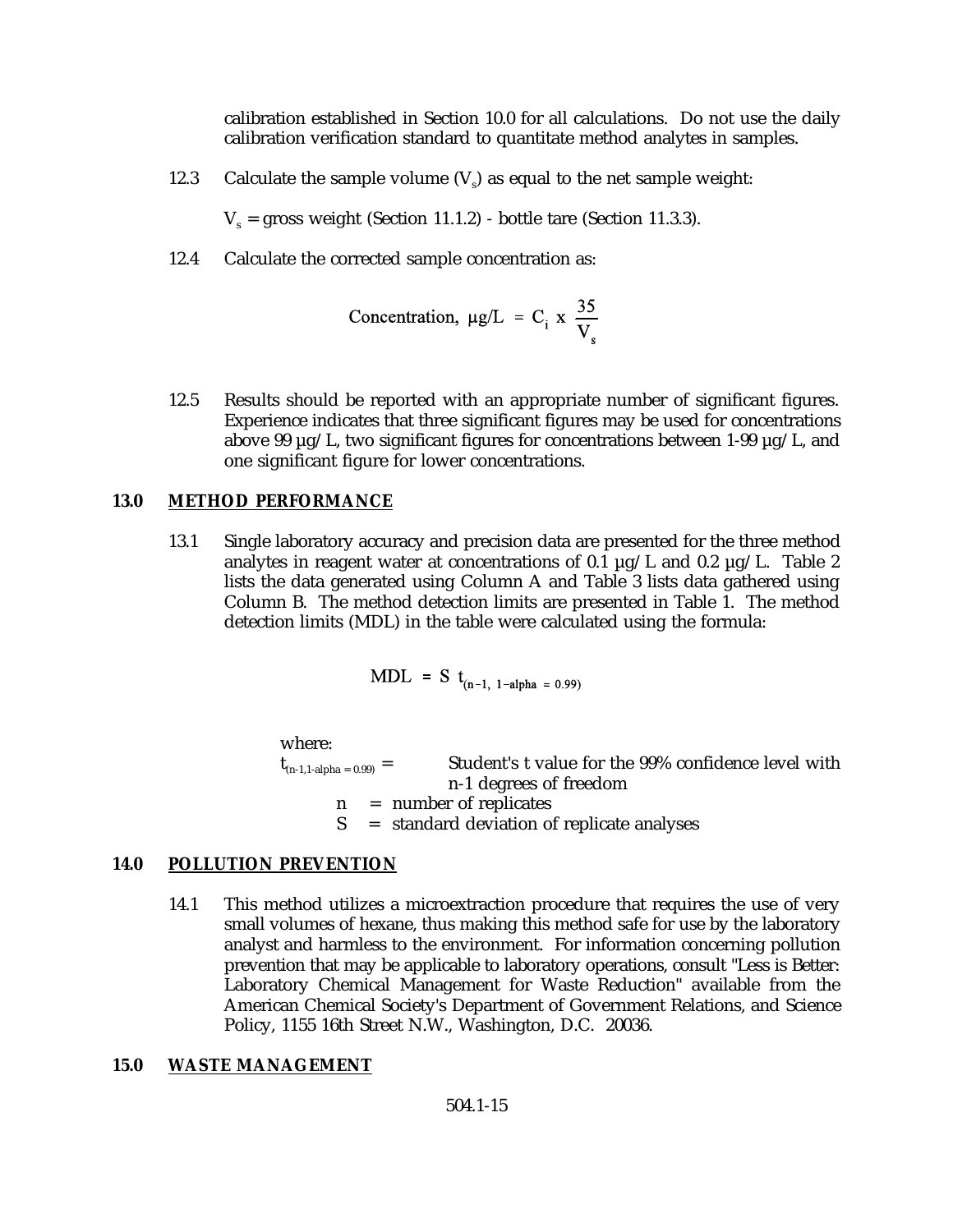15.1 It is the laboratory's responsibility to comply with all federal, state, and local regulations governing the waste management, particularly the hazardous waste identification rules and land disposal restrictions, and to protect the air, water, and land by minimizing and controlling all releases from fume hoods and bench operations. Also, compliance is required with any sewage discharge permits and regulations. For further information on waste management, consult "The Waste Management Manual for Laboratory Personnel," also available from the American Chemical Society at the address in Section 14.1.

# **16.0 REFERENCES**

- 1. Glaze, W.W., Lin, C.C. "Optimization of Liquid-Liquid Extraction Methods for Analysis of Organics in Water", EPA-600/S4-83-052, January 1984.
- 2. Henderson, J.E., Peyton, G.R. and Glaze, W.H. (1976). In Identification and Analysis of Organic Pollutants in Water (L.H. Keith ed.), pp. 105-111. Ann Arbor Sci. Publ., Ann Arbor, Michigan.
- 3. Richard, J.J., G.A. Junk. "Liquid Extraction for Rapid Determination of Halomethanes in Water", Journal AWWA, 69, 62, January 1977.
- 4. Munch, J.W. "Method 524.2- Measurement of Purgeable Organic Compounds in Water by Capillary Column Gas Chromatography/Mass Spectrometry" in Methods for the Determination of Organic Compounds in Drinking Water; Supplement 3 (1995). USEPA, National Exposure Research Laboratory, Cincinnati, Ohio 45268.
- 5. Glaser, J.A., D.L. Forest, G.D. McKee, S.A. Quave, and W.L. Budde. "Trace Analyses for Wastewaters", Environmental Science and Technology, 15, 1426 (1981).
- 6. "Carcinogens-Working with Carcinogens", Department of Health, Education, and Welfare, Public Health Service, Center for Disease Control, National Institute of Occupational Safety and Health, Publication No. 77-206, August 1977.
- 7. OSHA Safety and Health Standards, (29CFR1910), Occupational Safety and Health Administration, OSHA 2206.
- 8. Safety in Academic Chemistry Laboratories, American Chemical Society Publication, Committee on Chemical Safety, 4th Edition, 1985.

# **17.0 TABLES, DIAGRAMS, FLOWCHARTS, AND VALIDATION DATA**

## **TABLE 1. CHROMATOGRAPHIC CONDITIONS AND METHOD DETECTION LIMITS FOR METHOD ANALYTES USING CONDITIONS IN SECTION 6.6.3**

## **Retention Time, Min**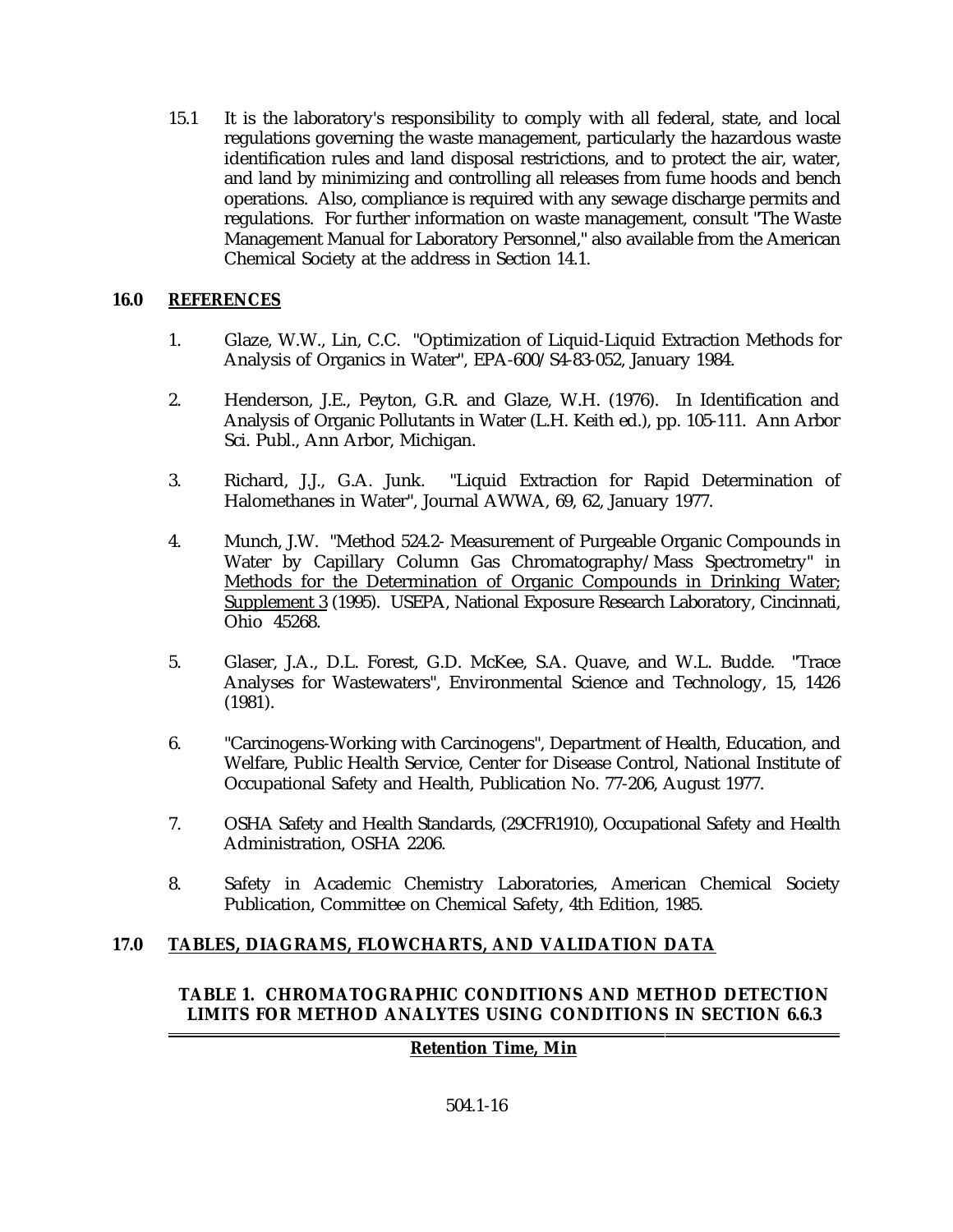| <b>Analyte</b> | <b>Column A</b> | <b>Column B</b> | MDL, $\mu g/L$ |
|----------------|-----------------|-----------------|----------------|
| <b>EDB</b>     | 9.37            | 12.47           | 0.01           |
| <b>123TCP</b>  | 12.00           | 15.37           | 0.02           |
| <b>DBCP</b>    | 17.3            | 15.0            | 0.01           |

MDLs were calculated from eight replicate samples fortified at a concentration of 0.04 µg/L of each analyte.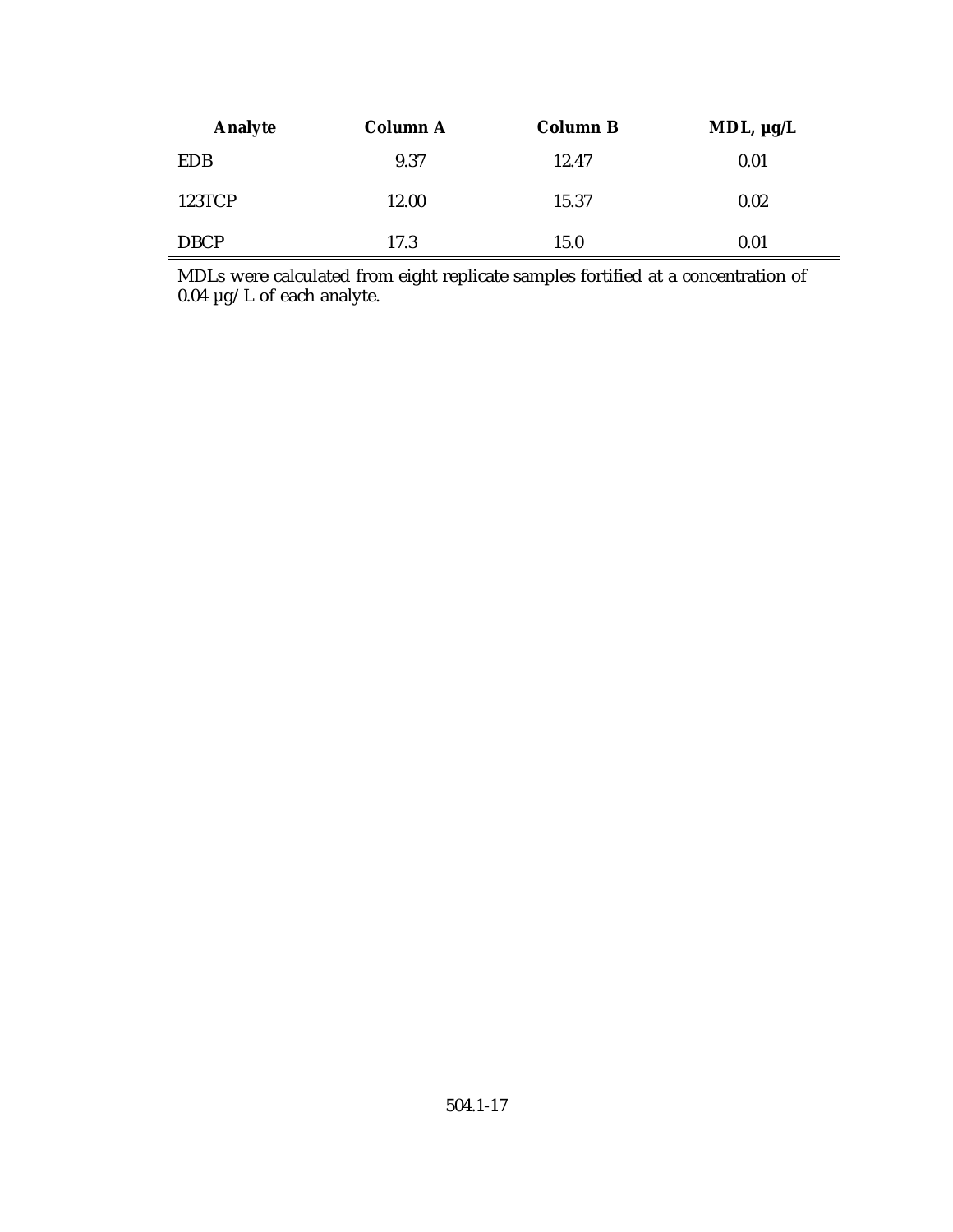| Analytes Fortified at 0.10 µg/L |            |               |             | Analytes Fortified at 0.20 µg/L |            |               |             |
|---------------------------------|------------|---------------|-------------|---------------------------------|------------|---------------|-------------|
| Recovered Concentration, µg/L   |            |               |             | Recovery Concentration, µg/L    |            |               |             |
| Replicate #                     | <b>EDB</b> | <b>123TCP</b> | <b>DBCP</b> | Replicate #                     | <b>EDB</b> | <b>123TCP</b> | <b>DBCP</b> |
| $\mathbf{1}$                    | 0.1098     | 0.1157        | 0.1093      | $\mathbf{1}$                    | 0.2473     | 0.2175        | 0.2171      |
| $\boldsymbol{2}$                | 0.1121     | 0.1090        | 0.1108      | $\boldsymbol{2}$                | 0.2640     | 0.2232        | 0.2209      |
| 3                               | 0.1109     | 0.1144        | 0.1114      | 3                               | 0.2767     | 0.2214        | 0.2160      |
| $\boldsymbol{4}$                | 0.1125     | 0.1041        | 0.1118      | $\overline{4}$                  | 0.3114     | 0.2186        | 0.2196      |
| $\mathbf{5}$                    | 0.1133     | 0.1101        | 0.1088      | $5\phantom{.0}$                 | 0.3146     | 0.2186        | 0.2160      |
| $\boldsymbol{6}$                | 0.1228     | 0.1085        | 0.1122      | $6\phantom{1}$                  | 0.2838     | 0.2307        | 0.2162      |
| 7                               | 0.1370     | 0.1139        | 0.1090      | 7                               | 0.3126     | 0.2258        | 0.2257      |
| mean                            | 0.1169     | 0.1108        | 0.1105      | mean                            | 0.2872     | 0.2223        | 0.2188      |
| $STD$ DEV $(n-1)$               | 0.0098     | 0.0041        | 0.0014      | $STD$ DEV $(n-1)$               | 0.0266     | 0.0047        | 0.0036      |
| Spk Lev, $\mu$ g/L              | 0.1000     | 0.1000        | 0.1000      | Spk Lev, $\mu$ g/L              | 0.2000     | 0.2000        | 0.2000      |
| % RECOVERY                      | 116.9      | 110.8         | 110.5       | % RECOVERY                      | 143.6      | 111.1         | 109.4       |
| % RSD                           | 8.41       | 3.69          | 1.28        | % RSD                           | 9.25       | 2.13          | 1.65        |

#### **TABLE 2. ACCURACY AND PRECISION USING COLUMN A**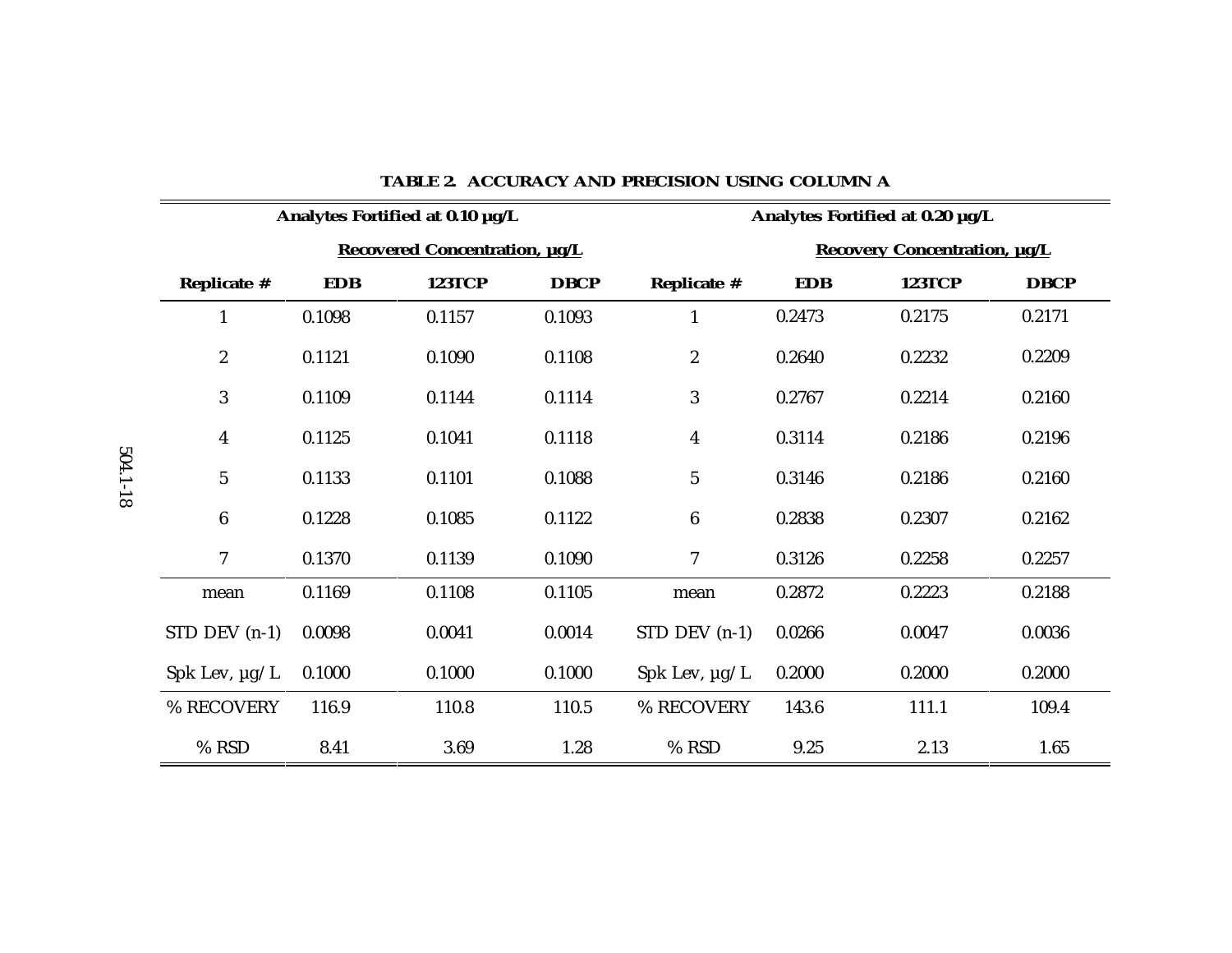| Analytes Fortified at 0.10 µg/L |            |               |             | Analytes Fortified at 0.20 µg/L |            |               |             |
|---------------------------------|------------|---------------|-------------|---------------------------------|------------|---------------|-------------|
| Recovered Concentration, µg/L   |            |               |             | Recovery Concentration, µg/L    |            |               |             |
| Replicate #                     | <b>EDB</b> | <b>123TCP</b> | <b>DBCP</b> | Replicate #                     | <b>EDB</b> | <b>123TCP</b> | <b>DBCP</b> |
| $\mathbf{1}$                    | 0.1010     | 0.0718        | 0.0989      | $\mathbf{1}$                    | 0.2361     | 0.1789        | 0.2164      |
| $\boldsymbol{2}$                | 0.1086     | 0.0915        | 0.1085      | $\boldsymbol{2}$                | 0.2486     | 0.1859        | 0.2309      |
| 3                               | 0.1068     | 0.1091        | 0.1140      | 3                               | 0.2784     | 0.2051        | 0.2199      |
| $\overline{\mathbf{4}}$         | 0.1055     | 0.0894        | 0.1197      | $\overline{\mathbf{4}}$         | 0.3099     | 0.1934        | 0.2211      |
| $\mathbf 5$                     | 0.1124     | 0.0920        | 0.1129      | $\mathbf 5$                     | 0.3138     | 0.1979        | 0.2173      |
| $6\phantom{.}6$                 | 0.1182     | 0.0835        | 0.1062      | $6\phantom{.}$                  | 0.2641     | 0.2171        | 0.2205      |
| 7                               | 0.1374     | 0.1060        | 0.1117      | 7                               | 0.2924     | 0.1994        | 0.2303      |
| mean                            | 0.1128     | 0.0919        | 0.1103      | mean                            | 0.2776     | 0.1968        | 0.2223      |
| $STD$ DEV $(n-1)$               | 0.0121     | 0.0128        | 0.0066      | $STD$ DEV $(n-1)$               | 0.0298     | 0.0125        | 0.0059      |
| Spk Lev, $\mu$ g/L              | 0.1000     | 0.1000        | 0.1000      | Spk Lev, $\mu$ g/L              | 0.2000     | 0.2000        | 0.2000      |
| % RECOVERY                      | 112.8      | 91.9          | 110.3       | % RECOVERY                      | 138.8      | 98.4          | 111.2       |
| % RSD                           | 10.74      | 13.88         | 5.98        | % RSD                           | 10.7       | 6.36          | 2.65        |

#### **TABLE 3. ACCURACY AND PRECISION USING COLUMN B**